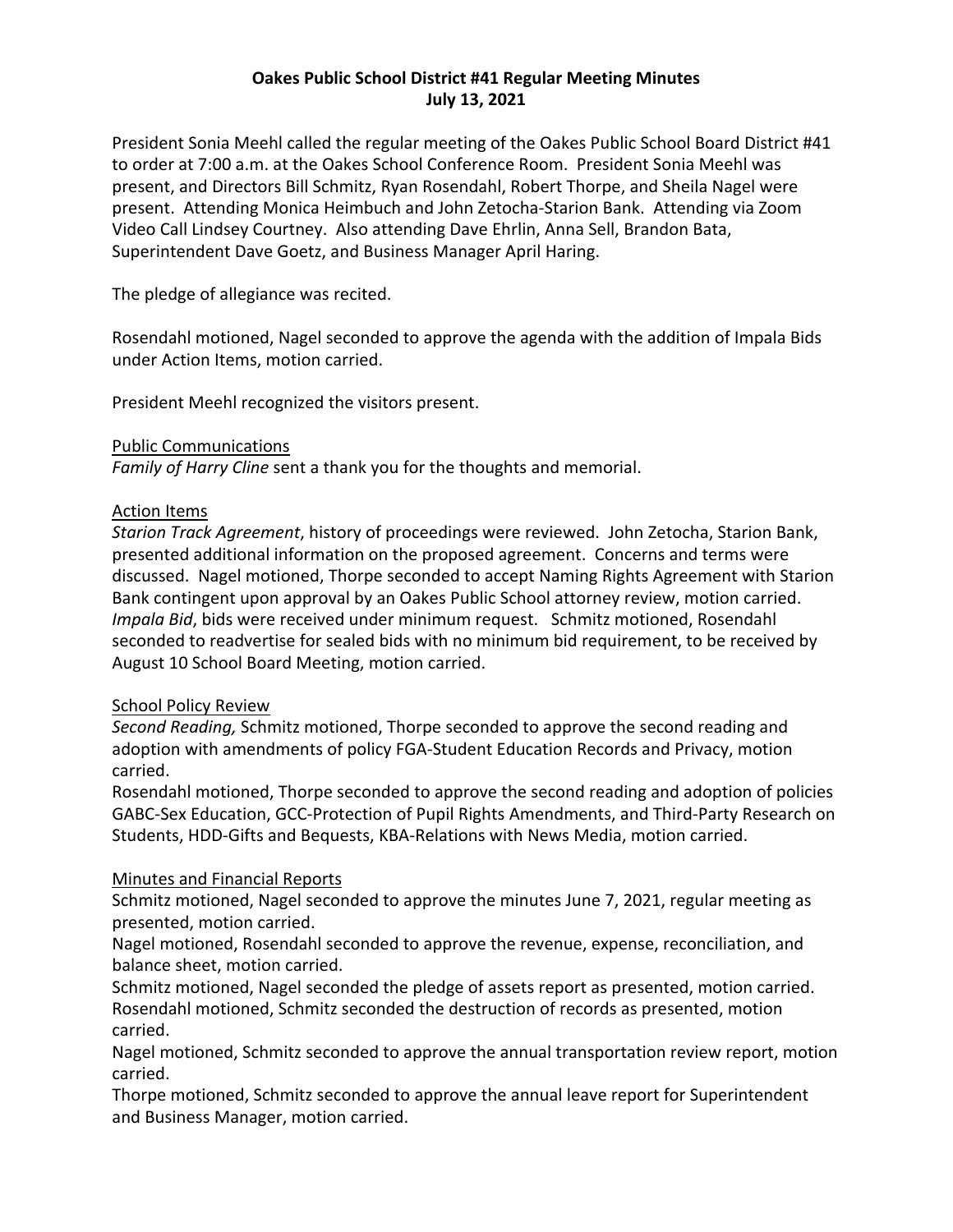Bills

Nagel motioned, Schmitz seconded, to approve the schedule of bills totaling \$648,873.29 , motion carried.

A & B BUSINESS \$4,855.22, ADVANCED ENGRAVING \$1,634.25, ALLARD TROPHY \$5.00, ANGRY BEAVER LODGE \$148.00, AWENDER, LANIE \$500.00, B&B GARDENS \$944.76, BATA, ALICIA \$134.99, BE PUBLISHING \$402.50, BOBCAT OF GWINNER \$241.60, BRAIN POP \$3,250.00, BSN SPORTS \$1,999.61, CASEYS \$1,471.58, COLLEGE BOARD \$33.00, COMPANION CORPORATION \$1,236.00, COMPUTER EXPRESS \$1,130.00, CONNECTING POINT \$5,348.28, CORNER C-STORE \$200.50, CRANE MERCHANDISING SYSTEMS \$23.90, CRAWFORD \$308.00, DAKOTA IMPROVEMENT \$186.00 ,DAKOTA WATER SOLUTIONS \$190.00, DICKEY RURAL NETWORKS \$1,148.48, ECONOMY PROPANE \$172.86, ESPARK \$5,320.00, FARGO PUBLIC SCHOOLS \$748.08, FILTRATION SYSTEMS \$298.71, 502 FLAIR \$575.00, FOLLETT SCHOOL SOLUTIONS \$1,178.87, GEFROH TYRA PHOTOGRAPHY \$360.00, GERMAN, ETHAN \$500.00, GERRELLS SPORTS CENTER \$1,821.35, GRAPHIC EDGE \$840.00, HAAFKE, KALYN \$275.00, HANSEN, STEELE \$1,000.00, HARRIS, KRISTINE \$137.50, HUB CITY ROOFING \$50,886.00, ITHREEG MEDI \$624.00, JAMF SOFTWARE \$9,018.00, KELLY TOM CONSTRUCTION \$5,825.00, KELLY, VICKIE \$20.09, KOURAJIAN, SHAUN \$55.00, KUSTOM MACHINE \$156.08, LAMOURE PUBLIC SCHOOLS \$40.00, LEARNING WITHOUT TEARS \$126.00, LITCHVILLE MARION PUBLIC SCHOOL \$220.00, LYNCH, ALEXANDRA \$176.69, MARCIA BRENNER ASSOCIATE \$345.00, MEEHL, SONIA \$137.92, MERTZ LUMBER \$4,181.94, MUGGLI, CHERIE \$33.00, NAGEL, SHEILA \$178.64, ND ASSOCIATION OF SCHOOL BUSINESS MANAGERS \$50.00, NDSU \$18,639.18, NDCEL \$3,585.00, NDSBA \$5,209.10, NORTHERN CASS PUBLIC SCHOOL \$500.00, OAKES CITY \$1,878.00, OAKES EDUCATION ASSOCIATION \$120.00 ,OAKES PARK AND RECREATION \$106.00, OAKES PUBLIC LIBRARY \$533.64, OAKES TIMES \$903.92,OAKES TRUCK AND TRAILER \$1,690.64, OFFICE OF STATE TAX COMMISSIONER \$7,834.00, OTTER TAIL POWER \$11,569.71, PARTS SUPPLY \$98.67, PAYSCHOOLS \$1,080.00, PETERSON, NOLEN \$250.00, PLAYON SPORTS \$1,500.00, POPPLERS MUSIC STORE,32.40,PRASKAS HARDWARE INC,670.45,QUADIENT LEASING USA \$221.28, REMEMBER WHEN PUBLISHING \$1,635.00, RENAISSANCE LEARNING \$27,681.75, RESPONDUS \$2,795.00, RONS HEATING AIR CONDITIONING \$135.48, RYAN BROTHERS \$4,645.00, S&S ROADRUNNER SALES \$4,134.25, SEYER PLUMBING & HEATING \$1,660.00, SVSEU \$15,887.95, SRCTC \$99,576.86, SRCTC-FFA \$30.00, STARION BOND SERVICES \$212,125.00, STEINER, TARA \$259.84, STUDIES WEEKLY \$882.45, SUMMIT FIRE PROTECTION \$175.00, SUND, KAREN \$137.50, THORPE, ROBERT \$361.92, THREEX GEAR \$1,098.00, TORNADO STOP \$5,011.72, US FOODS \$70.10, WELLS FARGO \$68,053.50, WESTERN AGENCY \$13,386.00, WEXHEALTH \$273.60, WOODWIND & BRASSWIND \$1,844.98, ZACKS REPAIR \$140.00, COMMERCIAL CARD \$19,758.35

Meehl reported April Haring, Business Manager, has completed the ND Business Manager Certification Program. A thank you and farewell was given to Board Member Bill Schmitz.

Meehl declared the final 2019-20 meeting adjourned at 7:53 a.m.

Superintendent Dave Goetz called the special meeting of the Oakes Public School District #41 to order at 8:00 a.m. at the Oakes School Conference Room. President Sonia Meehl was present, and Directors Monica Heimbuch, Ryan Rosendahl, Robert Thorpe, and Sheila Nagel were present. Attending via Zoom Video Call Lindsey Courtney. Also attending Dave Ehrlin, Anna Sell, Brandon Bata, Superintendent Dave Goetz, and Business Manager April Haring.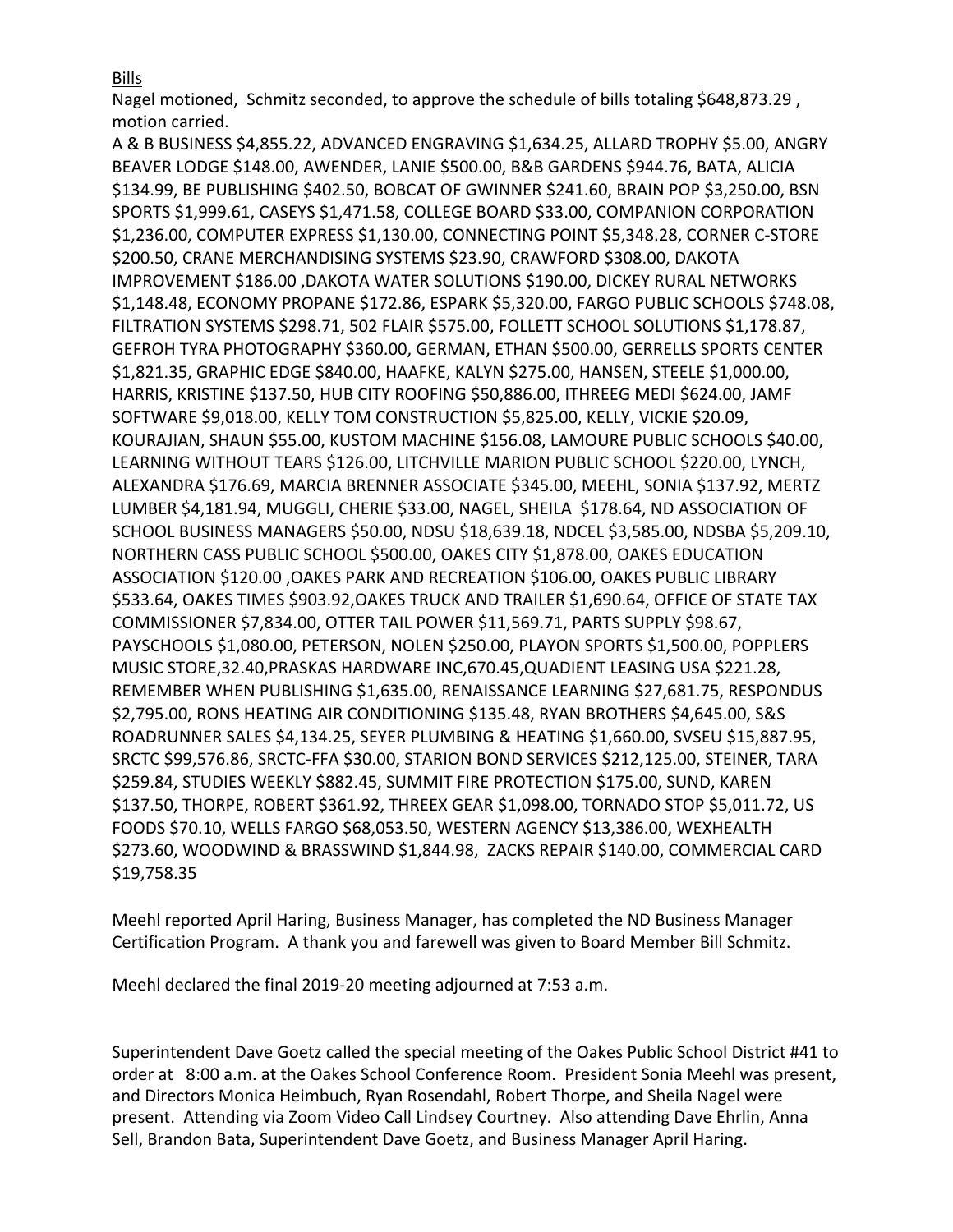Oaths of Office were read and signed by Sonia Meehl and Monica Heimbuch.

Nagel nominated Sonia Meehl as Board President for the 2021-22 School Year. Nominations closed.

Roll call approved the appointment of Sonia Meehl as Board President.

Nagel nominated Rosendahl as Vice-President for the 2021-22 School Year. Nominations closed. Roll call approved the appointment of Ryan Rosendahl as Vice-President.

Rosendahl motioned, Nagel seconded to approve agenda with the addition of 2021-22 Activities Handbook under Action Items, motion carried.

## Action Items

*Teacher Leadership Academy*, a student has withdrawn from the program after the first semester. Thorpe motioned, Heimbuch seconded to approve withdrawal and require Katie Johnson to repay \$673.58 for tuition paid by OPS, motion carried.

*2021-22 Budget Hearing Date,* Nagel motioned, Thorpe seconded to schedule Budget Hearing immediately following the September 2021 Board Meeting at the Oakes School Conference Room, carried.

*Student Handbooks,* Rosendahl motioned, Nagel seconded to approve second reading and adoption of the 2021-22 Elementary Handbook and the 2021-22 Jr/Sr High Handbook with recommended changes, motion carried.

*Employee Personnel Handbook*, Nagel motioned, Heimbuch seconded to approve first reading of the 2021-22 Personnel Handbook as presented, motion carried.

*Activity Handbook*, Heimbuch motioned, Nagel seconded to approve first reading of the 2021- 22 Activity Handbook as presented, motion carried.

*Annual Motions,* Thorpe motioned, Rosendahl seconded, to designate the Oakes Times as the official newspaper, designate Starion Bank, Bank North, and First Community Credit Union as official depositories, designate the Superintendent as the authorized representative for all Federal programs, designate Superintendent as Sheyenne Valley Special Education Unit representative, motion carried.

Heimbuch motioned, Thorpe seconded to appoint Sheila Nagel to Southeast Region Career and Technical Center Board, motion carried.

Rosendahl motioned, Nagel seconded to appoint Sonia Meehl to Dickey County Job Development Authority Board, motion carried.

Nagel motioned, Thorpe seconded to set the regular board meeting date and time as the second Tuesday of each month at 7:00 a.m., motion carried.

*District Fees* were discussed and reviewed. Nagel motioned, Heimbuch seconded, to approve the fee schedules with changes to Drivers Education Fee to \$150 In-District and \$400 Out-of-District or repeating, motion carried. Computer Insurance Fees will be discussed at the August meeting.

*Staffing Update*, Activities Director Job Description was discussed, and the concerns of the lack of applicants. Superintendent Goetz proposed amending the Activities Director position to fulltime; a complete proposal will be brought to the Board for further review. HS Science Teacher position has been reopened, and interviews are scheduled later this week. Nagel motioned, Heimbuch seconded to approve an additional Elementary Paraprofessional position; this will create two positions to be filled for the upcoming school year, motion carried. Rosendahl motioned, Thorpe seconded to approve the 2021-22 Teacher and Administrative Contracts for the following, motion carried.